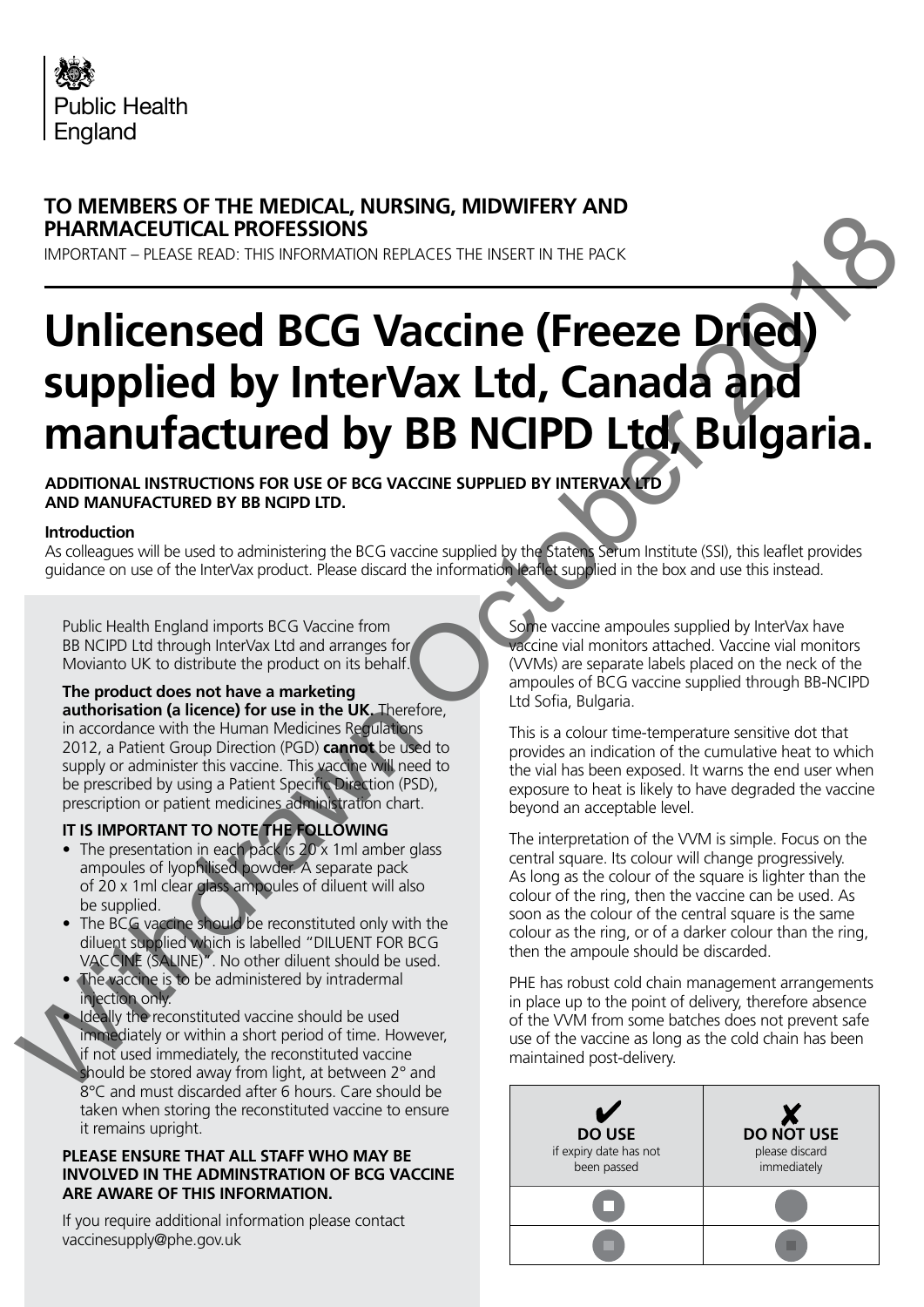# 1. Composition

#### **Each ampoule (maximum 10 Adult or 20 Infant doses) contains:**

- Active substance: Mycobacterium bovis BCG 0.5 mg moist weight of BCG which correspond to 0.15 mg dry weight and between  $1.5 - 6.0 \times 10^6$  viable units.
- Stabilizer: Sodium L-glutamate monohydrate 3.0 mg per ampoule.

## **Each single adult dose (0.1 ml) contains:**

- Active substance: Mycobacterium bovis BCG 0.05-mg moist weight of BCG that corresponds to between 1.5  $-6.0 \times 10^5$  viable units.
- Stabilizer: Sodium L-glutamate monohydrate– 0.3 mg per dose.

## **Each single paediatric dose (0.05ml) contains:**

- Active substance: Mycobacterium bovis BCG 0.025 mg moist weight of BCG that corresponds to between  $0.75 - 3.0 \times 10^5$  viable units.
- Stabilizer: Sodium L-glutamate monohydrate– 0.15 mg per dose.

# 2. Clinical details

## 2.1. Recommendations for use

The product is used for the active immunisation against tuberculosis in line with the UK national vaccination programme. This may require pre-vaccination screening using Mantoux (PPD) testing. For advice see: www.gov.uk/government/publications/tuberculosis-thegreen-book-chapter-32

Further information for health professionals on the use of Intervax BCG vaccine is available here: www.gov.uk/ government/publications/intervax-bcg-vaccine-trainingslideset-for-healthcare-professionals

## 2.2. Dosage

For adults and infants aged 12 months and over a dose of 0.1 ml of the reconstituted vaccine should be injected intradermally.

For Infants under 12 months of age a dose of 0.05 ml of the reconstituted vaccine should be injected intradermally.

Pharmacodynamic properties: Vaccination with BCG Vaccine elicits a cell-mediated immune response that confers protection to infection with M. tuberculosis.

### 2.3. Method of administration **Reconstitution**

Healthcare workers who reconstitute InterVax BCG vaccine should ensure prior to opening the ampoule that their hands are decontaminated using detergent and water or alcohol hand gel. During reconstitution, disposable, nonsterile gloves must be worn.

BCG vaccine from InterVax is sealed under vacuum. The ampoule content is a very light powder and the force of air sucked into the ampoule during opening can blow the content out without notice. Extra attention should be given when opening these ampoules, otherwise the ampoule content can be lost before use.

The ampoule should be gently tapped so that the powdered mass falls to the bottom of the ampoule.

Special care should be taken when opening the ampoules and the square of plastic provided with the pack, should be used to wrap around the ampoule, after which the neck can be broken off carefully to avoid escape of the dry powder. Each pack of 20 ampoules is routinely supplied with one plastic square. This should be retained for use in opening the 20 ampoules of freeze dried powder.

As a temporary measure, each pack of 20 ampoules of InterVax BCG will be supplied with additional plastic squares as a safeguard, to cover inadvertent disposal of the supplied single sheet. This temporary measure is in place to enable staff to become accustomed to using and preparing this vaccine. These additional squares should be retained if unused as future vaccine supplies are unlikely to come with additional plastic squares.

In the event that you do not have a plastic square to aid the safe opening of the ampoule containing the freeze dried BCG powder, do NOT attempt to open it without a protective film. An alternative to the plastic square should be used, for example a film such as Parafilm (available via NHS Supply Chain) or any other similar product can used. If you injure your hand while doing this, discard the ampoule because the content may have become contaminated. Cover the wound before opening a new ampoule.

The ampoule should then be visually inspected to ensure the powder is present before reconstitution.

Draw up the entire content of the diluent ampoule supplied by InterVax into a syringe using a long needle. Reconstitute the vaccine by slowly and very gently adding the entire content of the syringe containing the diluent to the freeze dried powder. In order to prevent aerosolisation of the powder, the diluent is best added by angling the ampoule containing the freeze dried powder slightly, so that the diluent slowly trickles down the inside of the glass, into the powder. Once all the diluent has been added to the powder, mix by slowly drawing up and down in the syringe several times. Discard the mixing syringe and needle safely and use a new one for the immunisation. Each shelt does (1.1 m) co[n](https://www.gov.uk/government/publications/intervax-bcg-vaccine-training-slideset-for-healthcare-professionals)tains to the state of the contained the state of the contains and the state of the contains of the state of the contains of the state of the contains of the state of the contains of the state of

Two to three minutes later a homogeneous slightly opalescent colourless suspension appears. The reconstituted vaccine should be inspected visually for any foreign particulate matter prior to administration. If observed, the vaccine must be discarded.

Care should be taken when storing the reconstituted vaccine to ensure it remains upright.

After removing and safe disposal of gloves, hands should be washed using detergent and water (not alcohol hand gel).

As an added precaution, it is recommended that healthcare workers who are severely immunocompromised, should not reconstitute or administer InterVax BCG vaccine (note this advice is specific to InterVax BCG only and not other live vaccines). For details of immunocompromise, see pages 43 to 45 in the following link: [www.gov.uk/government/uploads/](https://www.gov.uk/government/uploads/system/uploads/attachment_data/file/147824/Green-Book-Chapter-6-v2_0.pdf) [system/uploads/attachment\\_data/file/147824/Green-Book-](https://www.gov.uk/government/uploads/system/uploads/attachment_data/file/147824/Green-Book-Chapter-6-v2_0.pdf)[Chapter-6-v2\\_0.pdf](https://www.gov.uk/government/uploads/system/uploads/attachment_data/file/147824/Green-Book-Chapter-6-v2_0.pdf)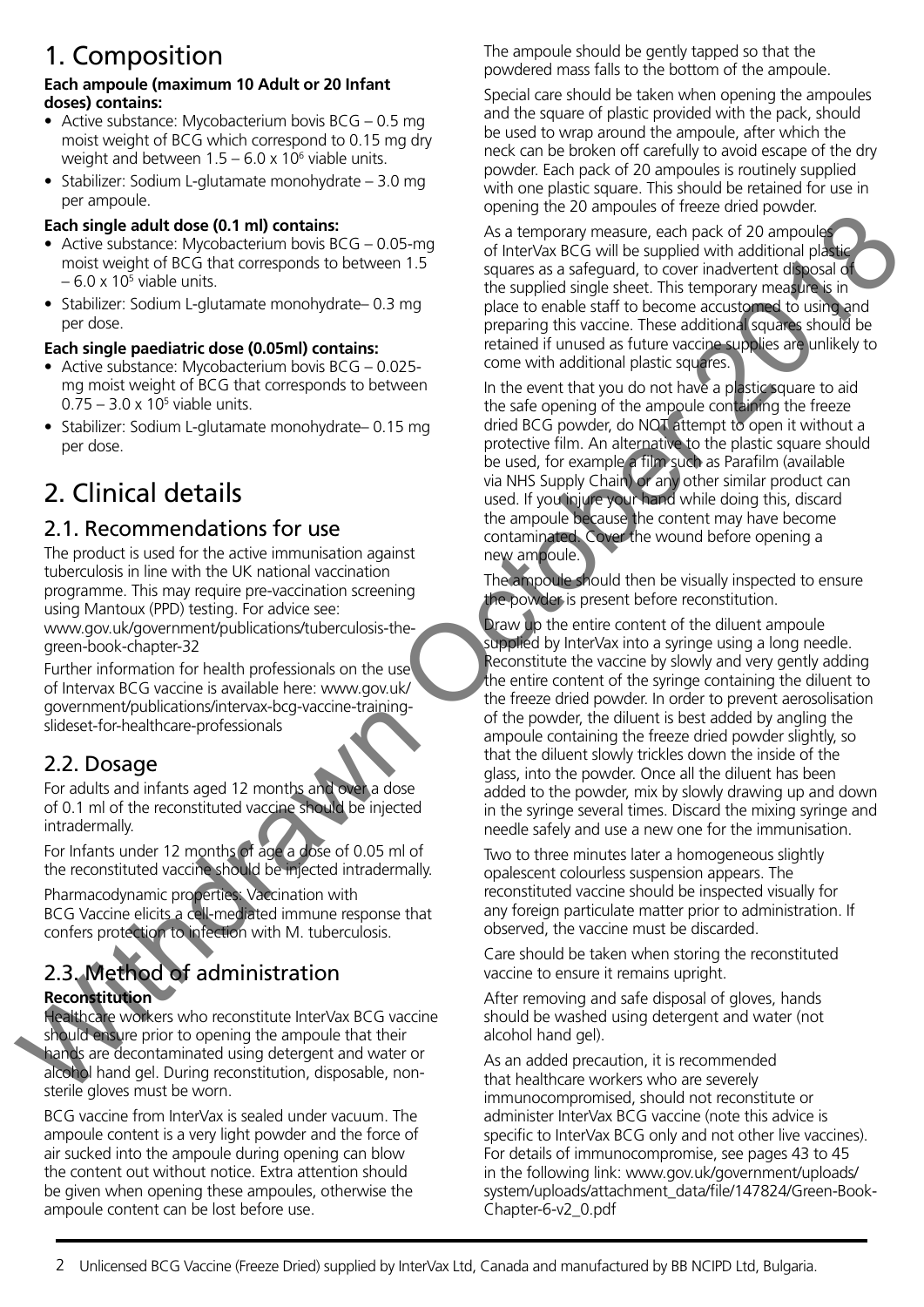#### **Administration**

For intradermal injection only.

The injection site should be clean and dry, but not cleaned with an antiseptic. The use of a special tuberculin syringe and sterile 26-gauge 10mm (0.45mm  $\times$  10mm) short bevelled needle is recommended for each injection. Other needles are not suitable and should not be used. The needle should be primed before administering the intradermal injection. Jet injectors or multiple puncture devices should not be used to administer the vaccine.

InterVax BCG vaccine should be injected strictly by intradermal injection in the arm, over the distal insertion of the deltoid muscle onto the humerus (approx. one third down the upper left arm).

The needle should be introduced with its aperture upwards and the injection is given slowly.



The usual reaction to successful BCG vaccination is induration at the injection site, followed by a local lesion which starts as a papule two or more weeks after vaccination. It may ulcerate and then slowly subside over several weeks or months to heal, leaving a small, flat scar. It may also include enlargement of a regional lymph node to less than 1 cm.

The injection site is best left uncovered to facilitate healing.

Further training materials on administration of the InterVax BCG vaccine are available at www.gov.uk/government/ publications/intervax-bcg-vaccine-training-slideset-forhealthcare-professionals

## 2.4. BCG vaccine should not be administered to the following groups

The vaccine should not be given to:

- those who have already had a BCG vaccination
- those with a past history of TB
- those with an induration of 5mm or more following Mantoux (SSI) tuberculin skin testing
- those who have had a confirmed anaphylactic reaction to a component of the vaccine
- neonates in a household where an active TB case is suspected or confirmed
- people who are immunocompromised by virtue of disease or treatment, e.g.:

- patients receiving corticosteroid or other immunosuppressive treatment, including general radiation. Inhaled steroids are not a contraindication, - this also includes infants exposed to TNF-α antagonists or other immunomodulating biological medicines in utero or via breastfeeding, for as long as a postnatal influence of the immune status of the infant remains possible (at least until the infant is aged 6 months). If there is any doubt as to whether an infant due to receive a live attenuated vaccine may be immunosuppressed due to the mother's therapy, including exposure through breast-feeding, specialist advice should be sought.

- those suffering from a malignant condition such as lymphoma, leukaemia, Hodgkin's disease or other tumour of the reticuloendothelial system.

BCG is contraindicated in symptomatic HIV-positive individuals. In countries such as the UK where the risk of TB is low, it is recommended that BCG is also withheld from all those known to be or suspected to be HIV positive, regardless of clinical status. Where vaccination is indicated, for example infants born to HIV-positive mothers, this can be administered after two appropriately timed negative postnatal PCR tests for HIV infection.

BCG Vaccine should not be administered to individuals known to be hypersensitive to any component of the vaccine, listed in section 3.

BCG Vaccine should not be given to patients who are receiving, or previously received anti-tuberculosis drugs.

## 2.5. Additional precautions

Minor illnesses without fever or systemic upset are not valid reasons to postpone immunisation. If an individual is acutely unwell, immunisation should be postponed until they have fully recovered. This is to avoid confusing the differential diagnosis of any acute illness by wrongly attributing any sign or symptoms to the adverse effects of the vaccine. decreases the control of the control of the control of the control of the control of the control of the control of the control of the control of the control of the control of the control of the control of the control of t

Individuals with generalised septic skin conditions should not be vaccinated. If eczema exists, an immunisation site should be chosen that is free from skin lesions.

BCG Vaccine should not be administered intravascularly in any circumstances.

#### **Pregnancy**

BCG vaccination should not be given during pregnancy. Even though no harmful effects of BCG vaccination on the fetus have been observed, further studies are needed to prove its safety.

#### **Breastfeeding**

Breast-feeding is not a contraindication to BCG. As above, if there is any doubt as to whether an infant due to receive BCG vaccine may be immunosuppressed due to the mother's therapy, including exposure through breast-feeding, specialist advice should be sought.

## 2.6. Possible interaction with other medicinal products

To ensure timely protection InterVax BCG can be given at the same time or at any time before or after other vaccines such as DTaP/IPV+Hib and hepatitis B vaccines.

BCG can be administered at the same time as other live vaccines including rotavirus, live attenuated influenza vaccine (LAIV), oral typhoid vaccine, yellow fever, varicella, zoster and MMR. Other vaccines to be given at the same time as InterVax BCG vaccine should not be given into the same arm. It is advisable not to give further vaccination in the arm used for BCG vaccination for 3 months because of the risk of regional lymphadenitis.

For further information, see this link: [www.gov.uk/](http://www.gov.uk/government/publications/revised-recommendations-for-administering-more-than-1-live-vaccine) [government/publications/revised-recommendations-for](http://www.gov.uk/government/publications/revised-recommendations-for-administering-more-than-1-live-vaccine)[administering-more-than-1-live-vaccine](http://www.gov.uk/government/publications/revised-recommendations-for-administering-more-than-1-live-vaccine)

3